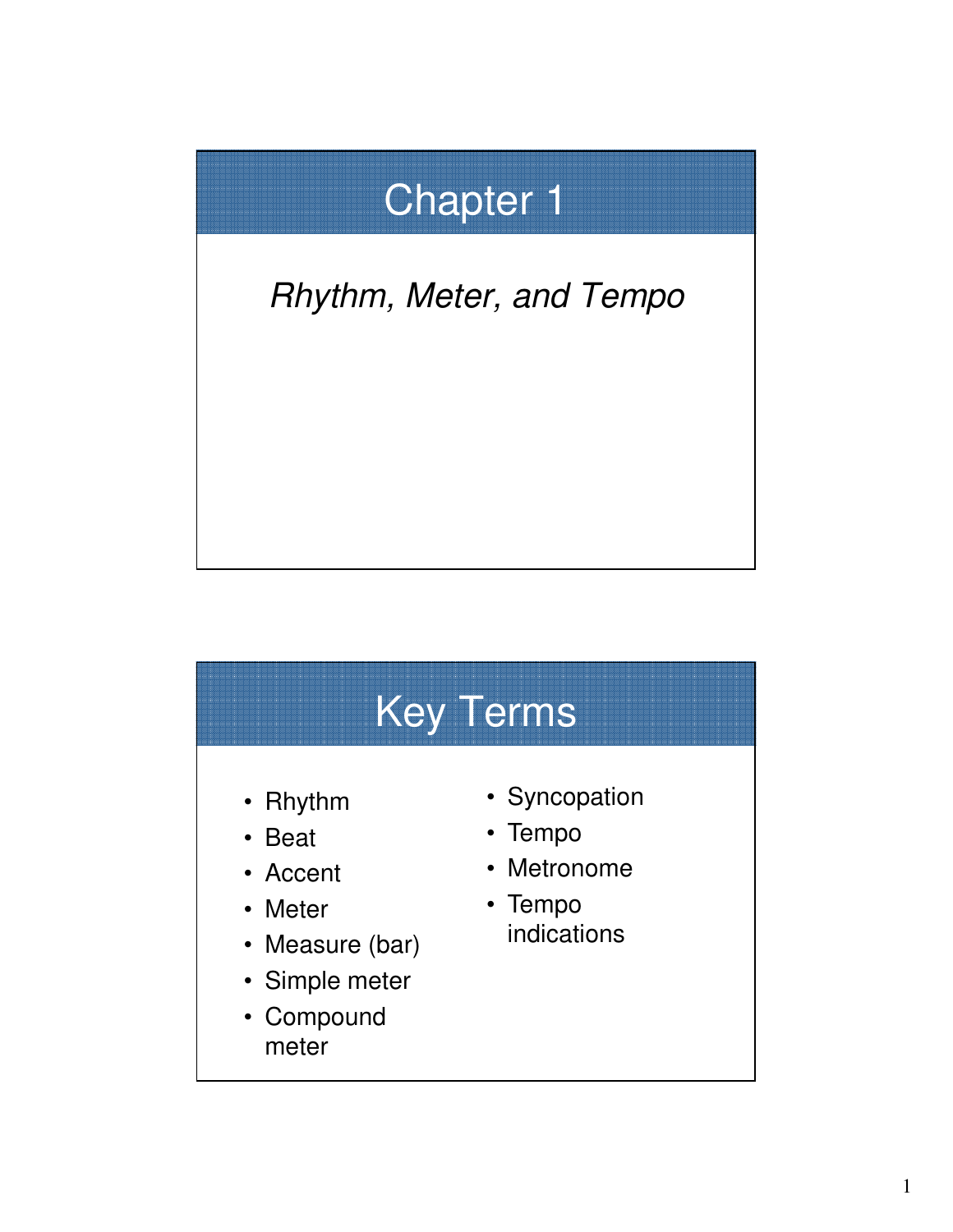## Rhythm

- Rhythm  $=$  The way music unfolds in time
- "A rhythm" = An arrangement of long and short sounds and silences

#### Time Concepts in Western Music

- Beat
	- Regular background pulse
- Accent
	- Extra emphasis on a beat
	- Regular, irregular, or no accents
- Meter
	- Regular, recurring pattern of accented and unaccented (strong and weak) beats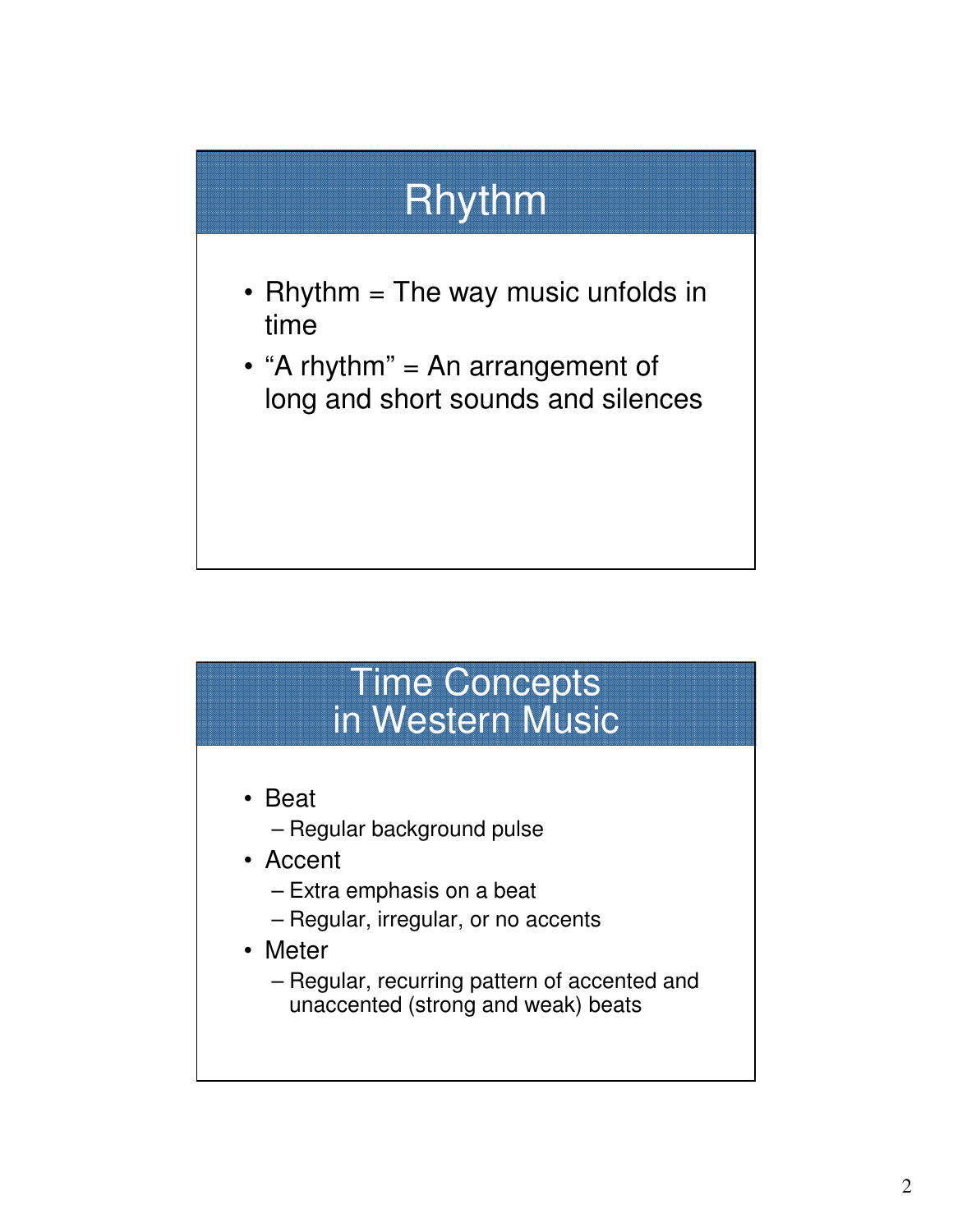

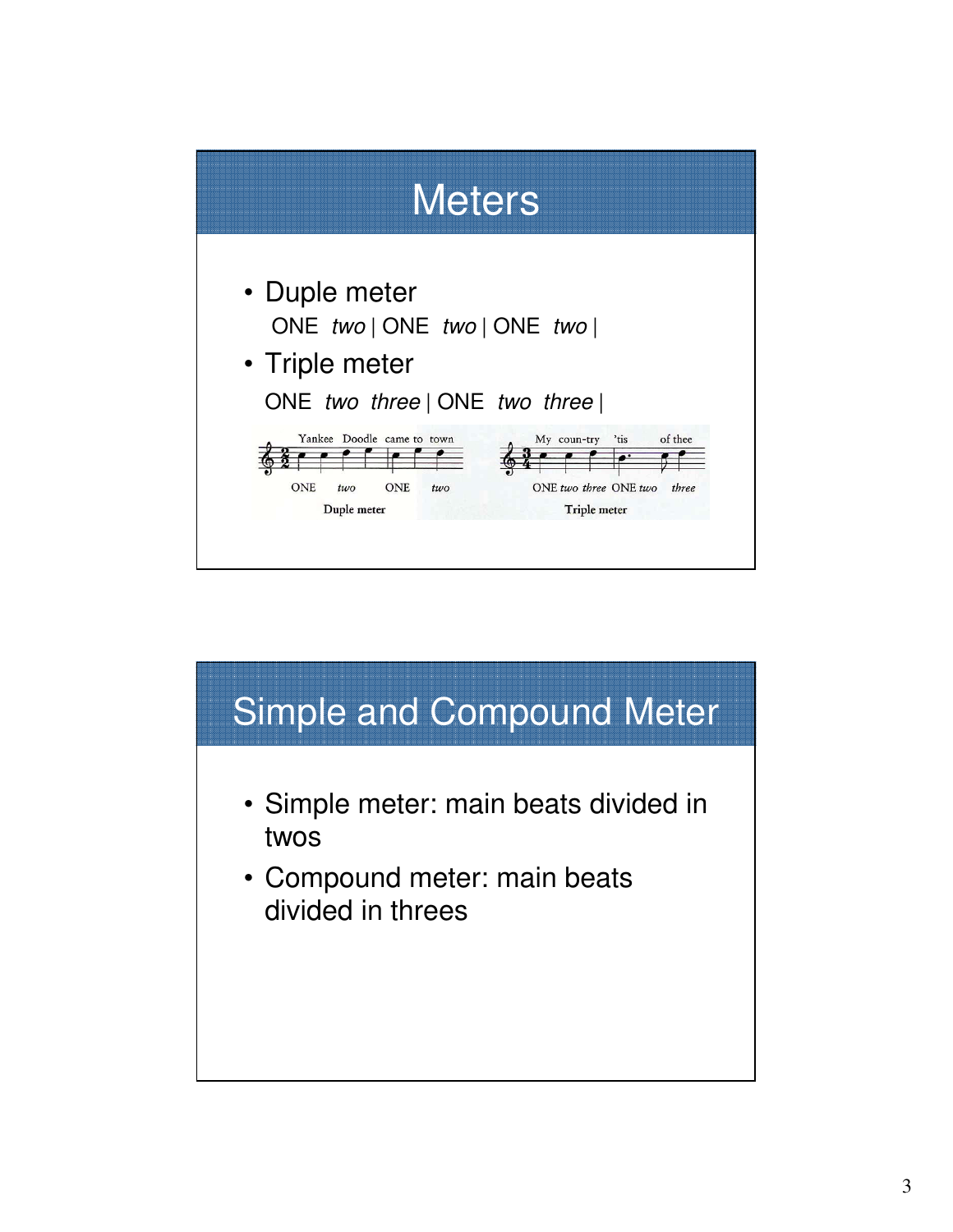

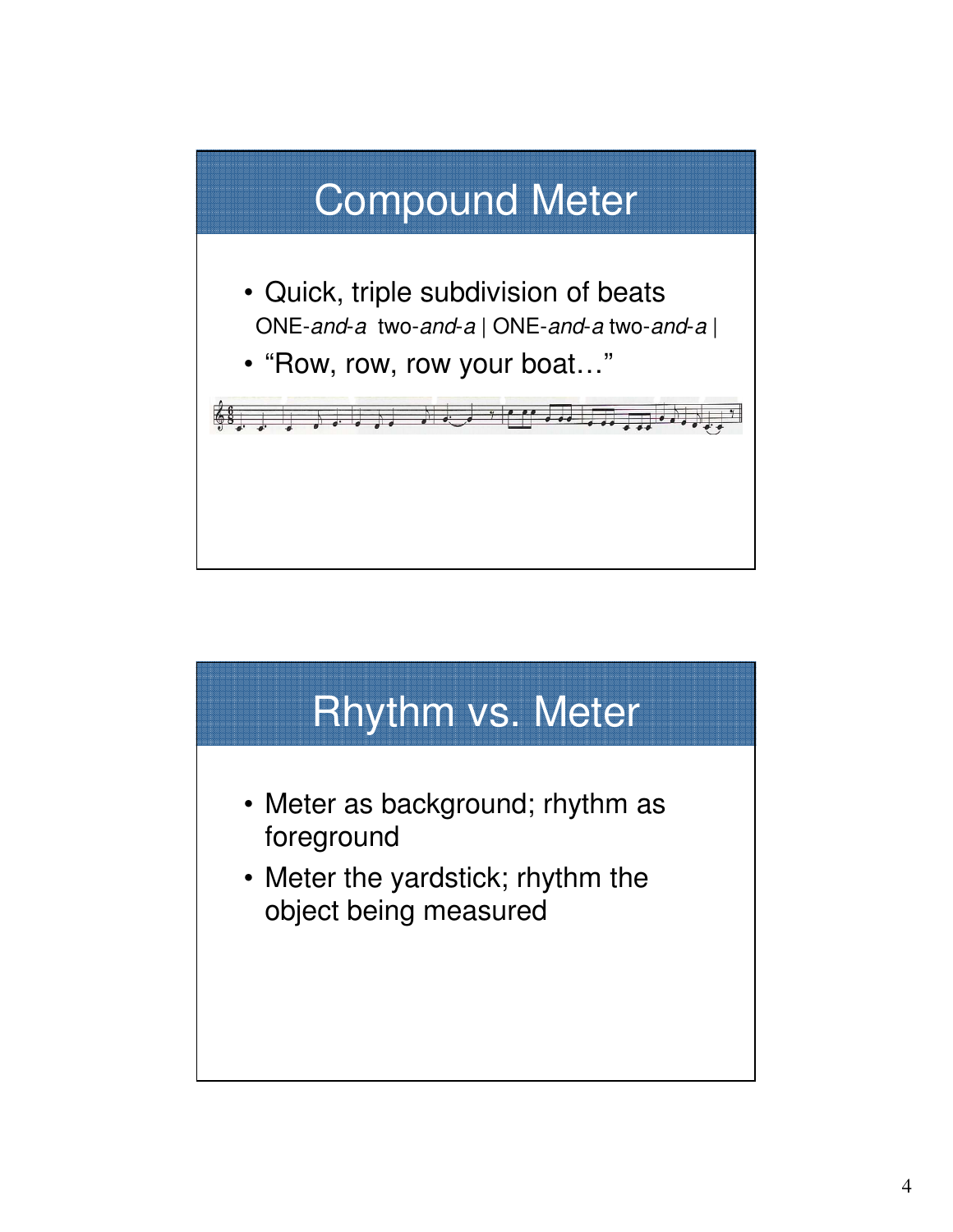

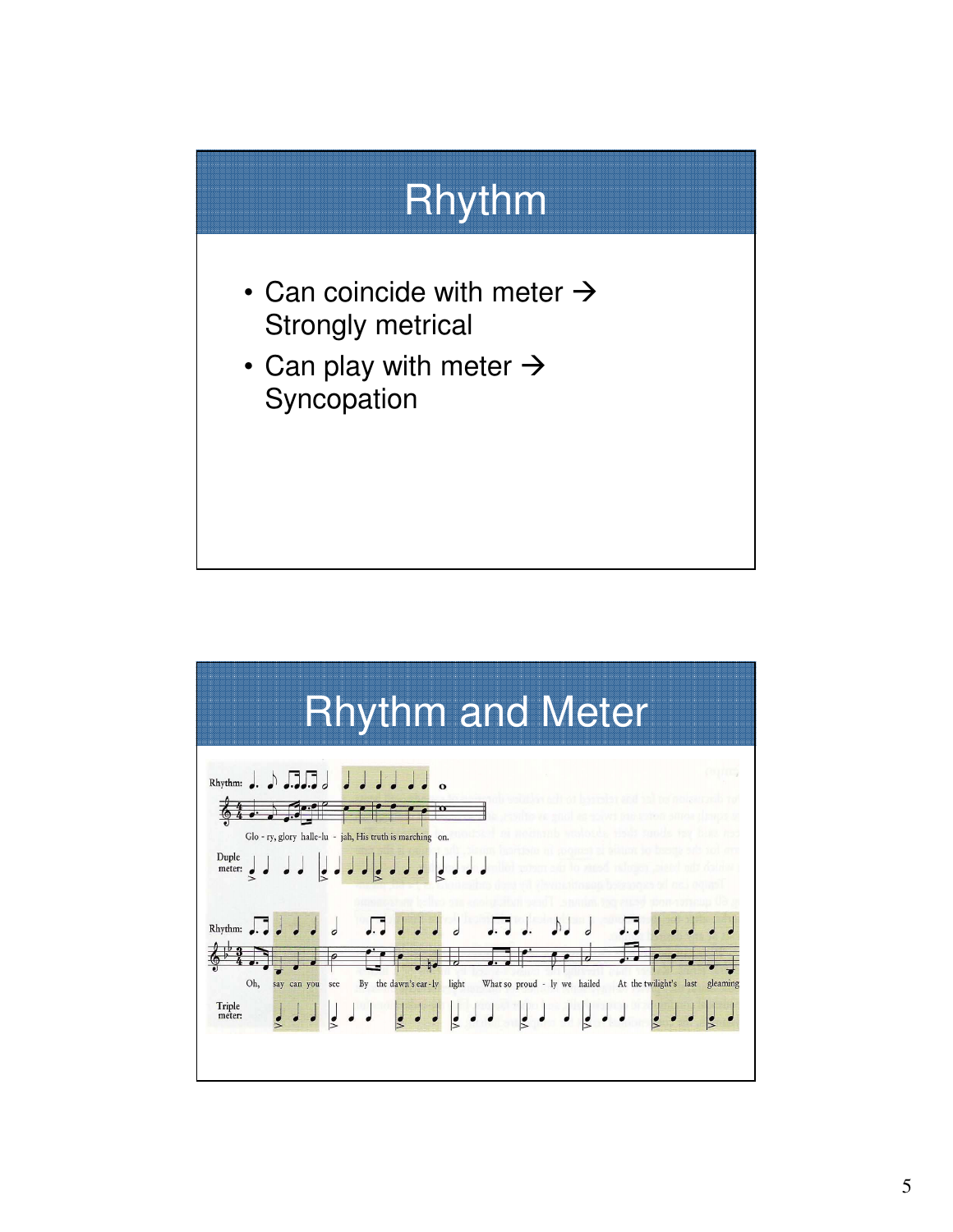